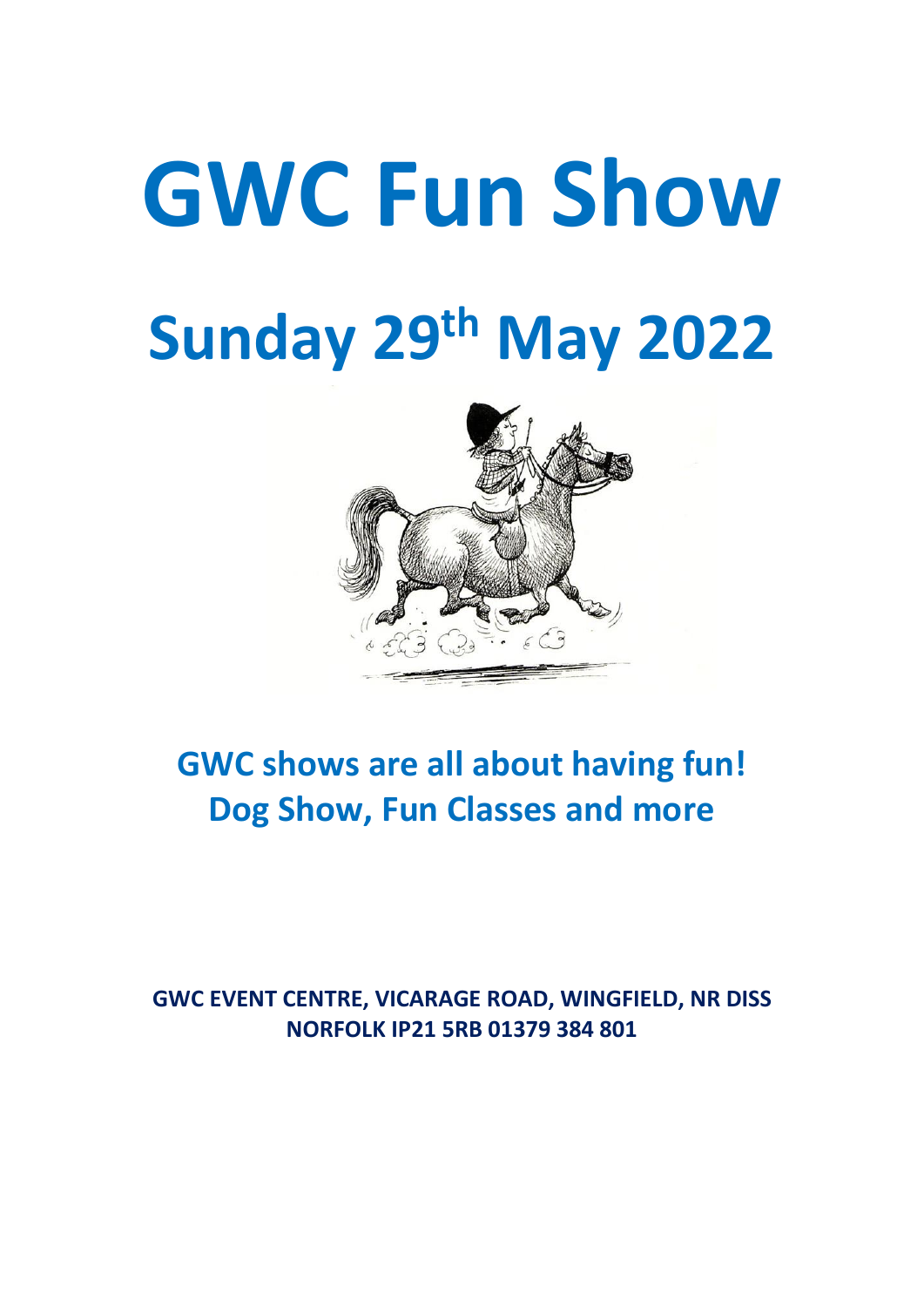#### **RING 1 - 10AM - JUDGE - MISS.R. FIGGITT**

**CLASS 1: LEAD REIN/FIRST RIDDEN** LEAD REIN RIDER 10 YEARS & UNDER. FIRST RIDDEN RIDER 12 YEARS & UNDER. MARE OR GELDING 4 YEARS AND OVER. ANY HEIGHT.

**CLASS 2: RIDDEN FIRST SEASON** OPEN TO HORSE & PONIES, NEW COMBINATIONS IN THEIR FIRST SEASON TOGETHER. 4YRS AND OVER.

**CLASS 3: RIDDEN WALK AND TROT SNAFFLE BRIDLES ONLY**. LEAD REIN ALLOWED. 4YRS AND OVER.

**CLASS 4: NOVICE RIDDEN** NOT TO HAVE WON THREE FIRSTS UNDER SADDLE IN ANY DISCIPLINE. **NO CANTERING WITH OTHERS.** 4YRS AND OVER.

## **TOTS/ NOVICE CHAMPIONSHIP 1 1 st & 2nd PLACES TO COMPETE FROM CLASSES 1 - 4**

**CLASS 4a: M&M OPEN TO REGISTERED OR UNREGISTERED NATIVE PONIES.** 4 YEARS AND OVER.

**CLASS 5: RIDDEN COLOURED** SKEWBALD AND PIEBALD 4 YEARS AND **OV<sub>FR</sub>** 

**CLASS 6: RIDDEN COB, MAXI, HOGGED OR TRADITIONAL** 4 YEARS AND OVER

**CLASS 7: RIDDEN HUNTER, HACK, RIDING HORSE TYPE** 4 YEARS AND OVER.

### **CLASS 8: RIDDEN GELDING**

**CHAMPIONSHIP 2 - 1 st & 2nd PLACES TO COMPETE FROM 4a- 8 CHAMPION & RESERVE TO COMPETE IN THE SUPREME CHAMPIONSHIP AT THE END OF THE DAY**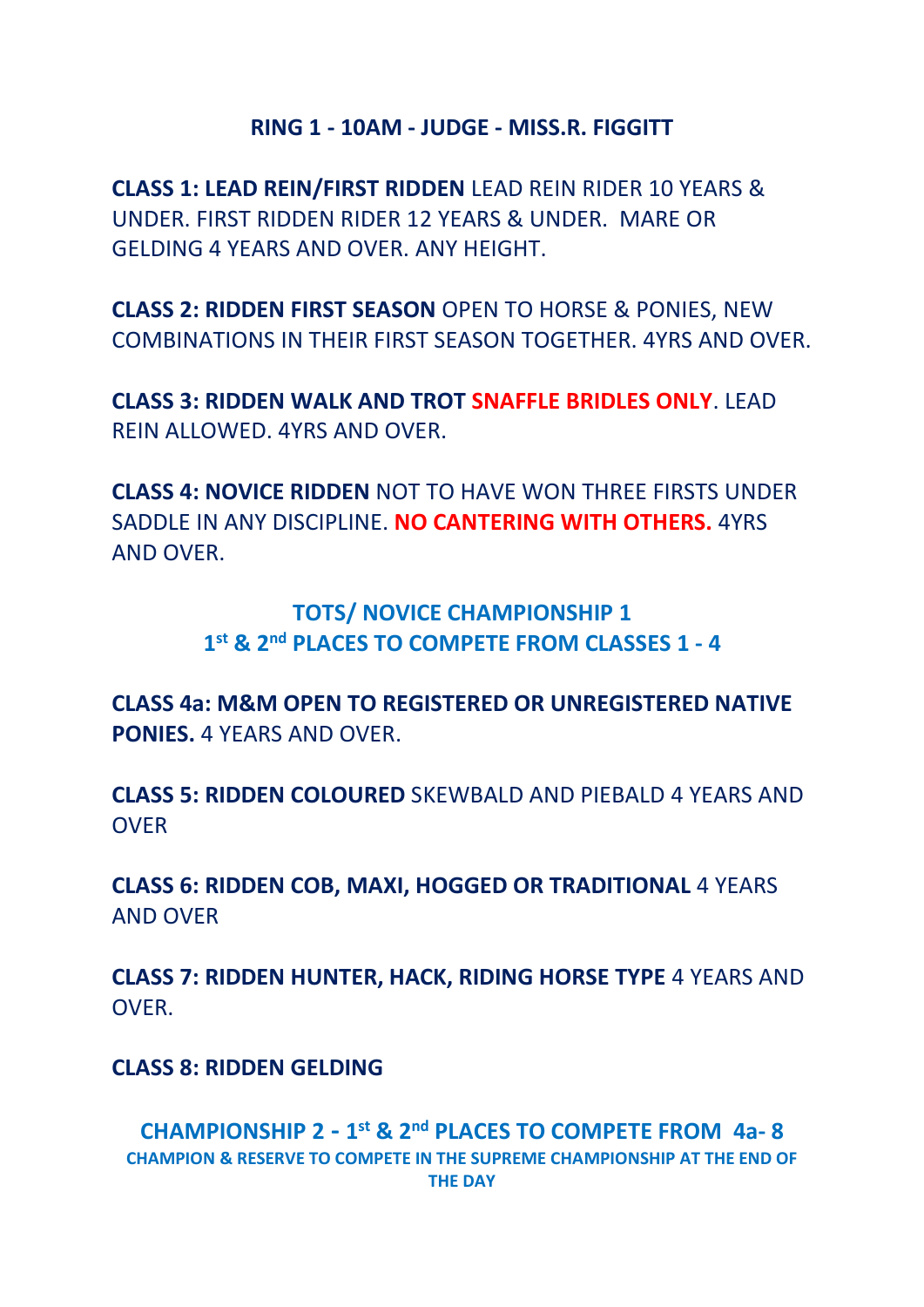## **RIDDEN RING 1 - NOT BEFORE - 2.00 PM JUDGE - MISS.R. FIGGITT**

**CLASS 9: RIDDEN VETERAN** 15 YEARS & OVER. LEAD REIN ALLOWED.

**CLASS 10: RIDDEN LOCAL HORSE OR PONY** WITHIN 20 MILES OF GWC. LEAD REIN ALLOWED

**CLASS 11: RIDDEN BAY, GREY, BLACK & CHESNUT** 4 YEARS AND OVER.

**CLASS 12: RIDDEN PERFORMANCE HORSE/PONY** OPEN TO HORSES/PONIES 4 YEARS AND OVER WHO WERE NOT BRED FOR SHOWING, BUT BRED FOR DRESSAGE, EVENTING DRIVING ETC.

**CLASS 13: RIDDEN RARE OR FOREIGN BREED,** 4 YEARS AND OVER.

**CLASS 14: RIDDEN MARE** 4 YEARS AND OVER.

**CHAMPIONSHIP 3 - 1 st & 2nd PLACES TO COMPETE FROM 9-14 CHAMPION & RESERVE TO COMPETE IN THE SUPREME CHAMPIONSHIP AT THE END OF THE DAY**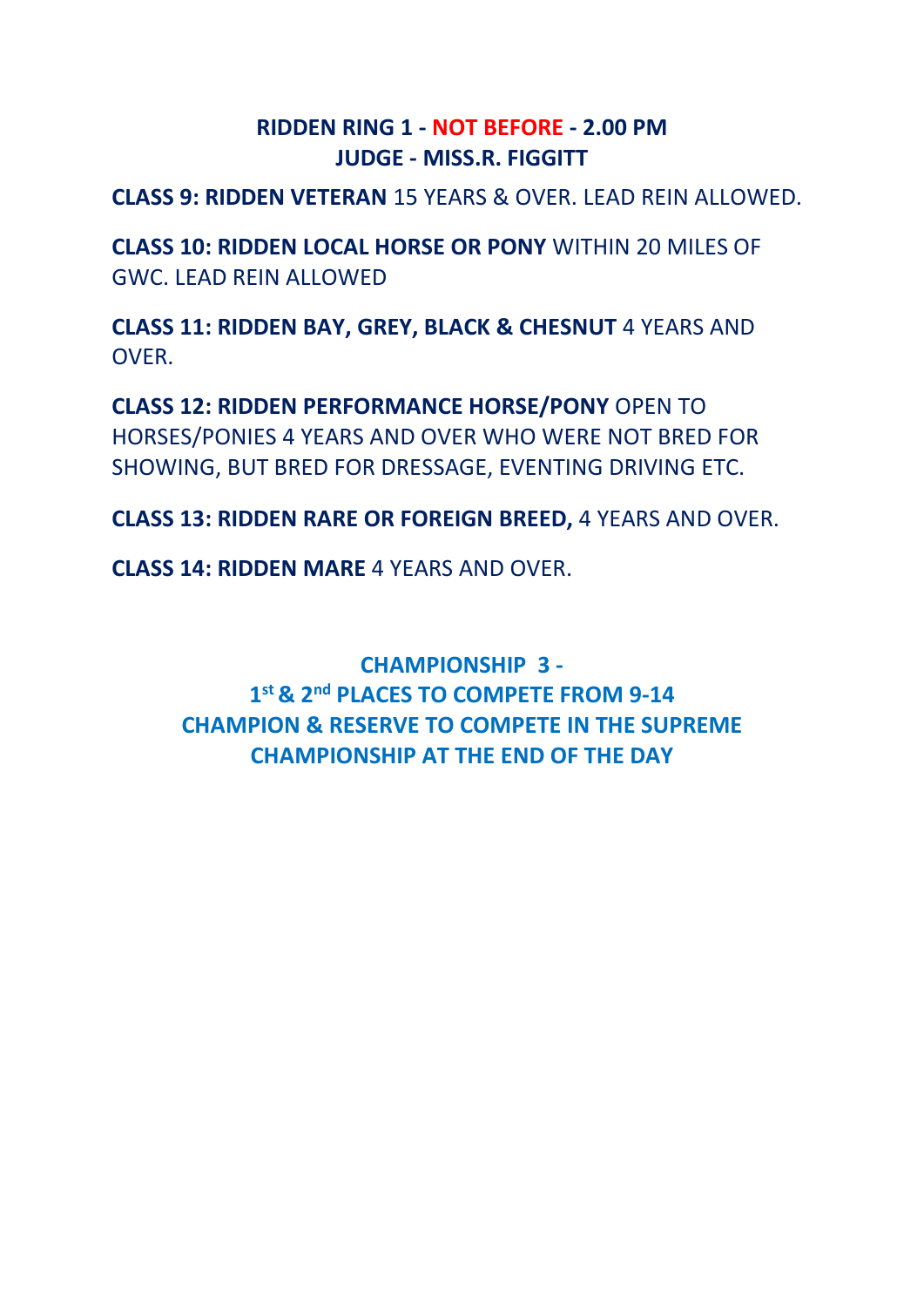**IN HAND - RING 2 – 10.00 AM - JUDGE – MRS.SAMANTHA. SMITH**

**CLASS 15: IN HAND YOUNGSTOCK** 1,2, 3 YEARS. ANY TYPE.

**CLASS 16: IN HAND CONDITION & TURNOUT** ANY AGE

**CLASS 17: IN HAND NOVICE** OPEN TO ANY AGE. COMBINATION NOT TO HAVE WON MORE THAN THREE FIRSTS. ANY AGE

> **NOVICE CHAMPIONSHIP 4 CHAMPION & RESERVE TO COMPETE IN THE SUPREME CHAMPIONSHIP AT THE END OF THE DAY**

**CLASS 18: IN HAND OPEN HORSE/ PONY** ANY TYPE, ANY AGE

**CLASS 19: IN HAND VETERAN** 15 YEARS AND OVER

**CLASS 20: IN HAND HEAVY OR DRAFT HORSE** PURE AND PART BRITISH OR FOREIGN BRED ANY AGE

**CLASS 21: IN HAND PERFORMANCE/SPORT HORSE OR PONY** OPEN TO HORSES/PONIES WHO WERE NOT BRED FOR SHOWING, BUT BRED FOR DRESSAGE, EVENTING, DRIVING ETC. ANY AGE

**CHAMPIONSHIP 5 1 st & 2nd PLACES TO COMPETE FROM CLASSES 18 - 21 CHAMPION & RESERVE TO COMPETE IN THE SUPREME CHAMPIONSHIP AT THE END OF THE DAY**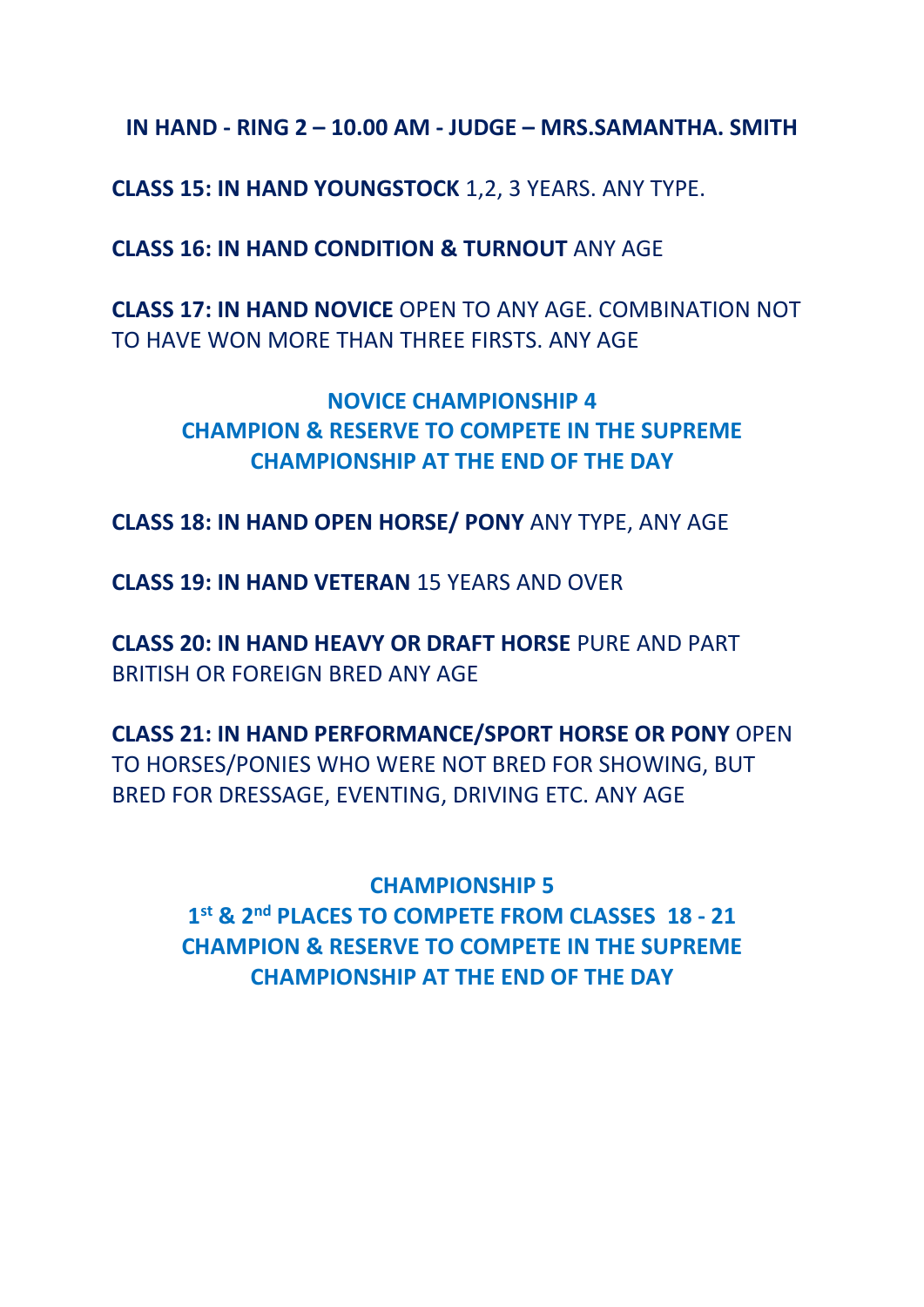**RING 2 - NOT BEFORE 2.00 PM - JUDGE - MRS.SAMANTHA. SMITH**

**CLASS 22: IN HAND M&M** OPEN TO REGISTERED OR UNREGISTERED NATIVE PONIES. ANY AGE

**CLASS 23: IN HAND COLOURED** TO INCLUDE APPALOOSAS, PAINTS, SPOTS, DUNS, ROANS, PALOMINOS, SKEWBALD AND PIEBALD. ANY AGE.

**CLASS 24: IN HAND COB/TYPE, MAXI, HOGGED OR TRADITIONAL**  ANY AGE.

**CLASS 25: IN HAND MARE**

**CLASS 26: IN HAND GELDING**

**CLASS 27: IN HAND FOREIGN, RARE, OR PART BRED** ANY AGE

**CLASS 28: IN HAND BAY, GREY, BLACK &CHESNUT** ANY AGE

#### **CHAMPIONSHIP 6**

**1 st & 2nd PLACES TO COMPETE FROM 22 -28 CHAMPION & RESERVE TO COMPETE IN THE SUPREME CHAMPIONSHIP AT THE END OF THE DAY**

**SUPREME CHAMPIONSHIP ALL CHAMPION & RESERVES FROM ALL CHAMPIONSHIPS - TO COMPETE**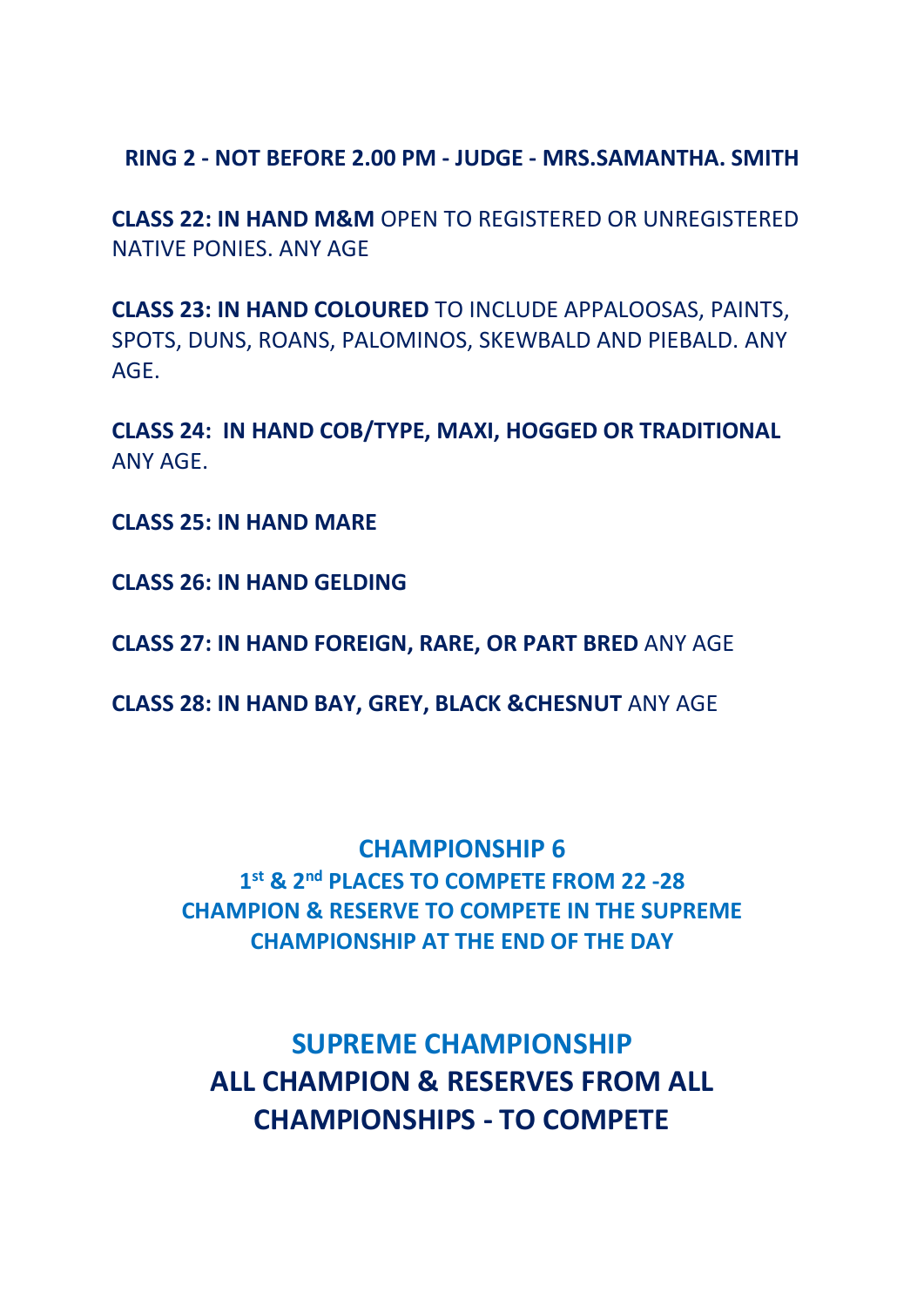## **FUN CLASSES RING 3 START 2 PM JUDGE - MRS.ANNE. KENNARD**

## **THE FOLLOWING CLASSES MAY BE RIDDEN OR IN HAND AND WILL NOT BE JUDGED DIFFERENTLY. LEAD REIN OR ASSISTANCE IS MOST WELCOME. FUN CLASSES ARE OPEN TO ALL AGES.**

**CLASS 29: HAVE A GO** OPEN TO NOVICE HANDLERS/RIDERS WHO ARE JUST STARTING OUT **CLASS 30: YOUNG HANDLER CLASS 31: CONDITION AND TURNOUT CLASS 32: MY BEST FRIEND CLASS 33: HANDSOMEST GELDING CLASS 34: PRETTIEST MARE CLASS 35: LONGEST MANE & OR TAIL CLASS 36: THELWELL CLASS 37: FANCY DRESS**

### **FUN RING CHAMPIONSHIP**

**ALL 1st & 2nd PRIZEWINNERS FROM THE ABOVE CLASSES TO COMPETE**

### **ONSITE CATERING**

**AT THE GWC CAFE THE GOOD THE BAD & THE HUNGRY**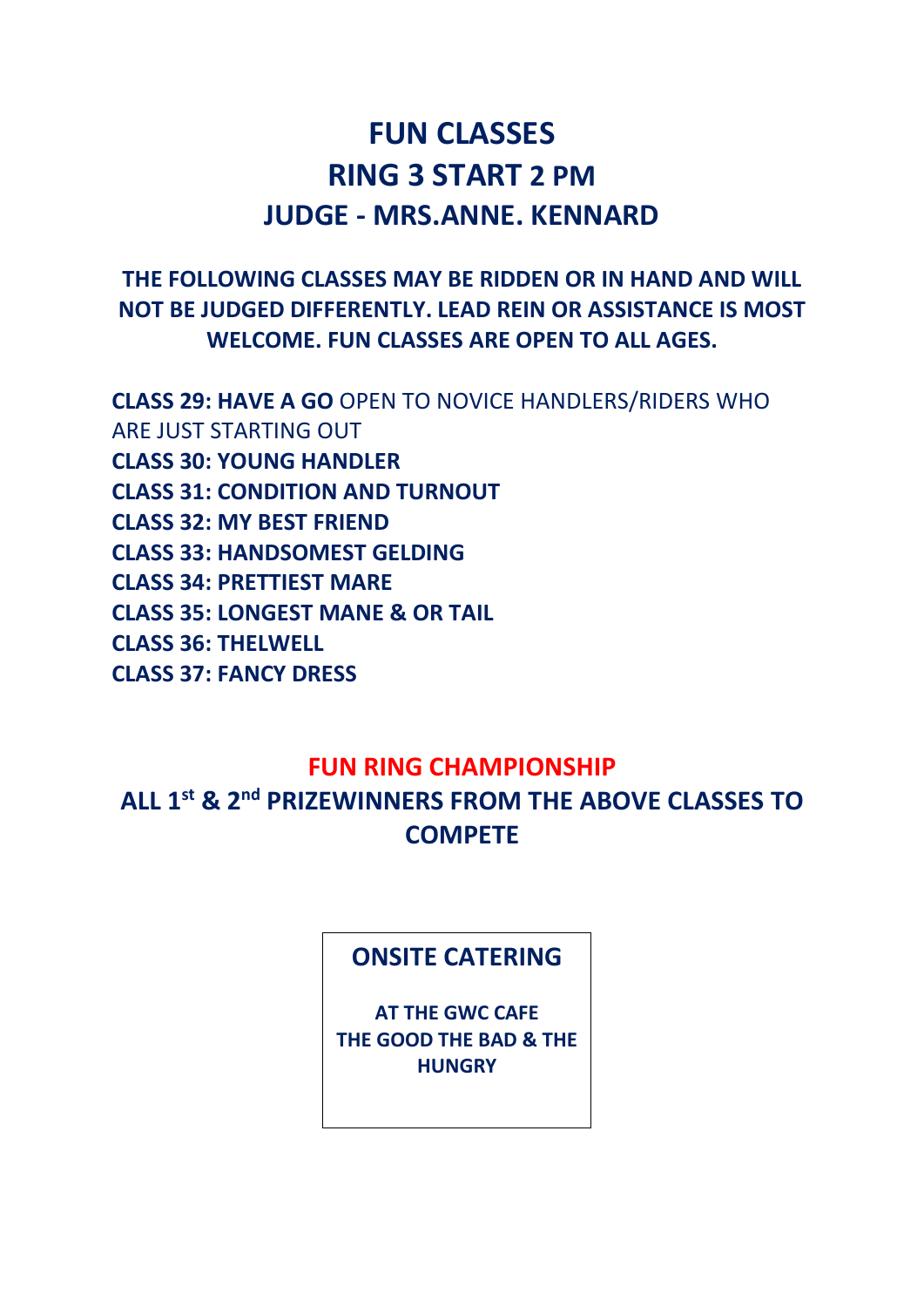## **GWC DOG SHOW RING 4 START - 12.30PM JUDGE - TRACY FEAVEARYEAR GRANTHAM**

**Dog Show entries £3.00 per class Rosettes to 6th place**

**CLASS 38 - BEST LORRY/TRAVEL DOG CLASS 39 - JUNIOR HANDLER (under 14 yrs) CLASS 40 - PUPPY/JUNIOR (up to 12months) CLASS 41 - BEST WORKING BREED/SPORTING TYPE/GUN DOG CLASS 42 - BEST LONG/ROUGH COAT CLASS 43 - BEST SMOOTH COAT CLASS 44 - BEST SENIOR (OVER 10 YEARS) CLASS 45 - BEST RESCUE CLASS 46 - SCRUFFY POOCH CLASS 47 - WAGGIEST TAIL CLASS 48 - BEST BITCH CLASS 49 - BEST DOG** 

**DOG SHOW CHAMPIONSHIP Best in Show and Reserve Best in Show ALL 1st & 2nd PRIZEWINNERS FROM THE ABOVE TO COMPETE**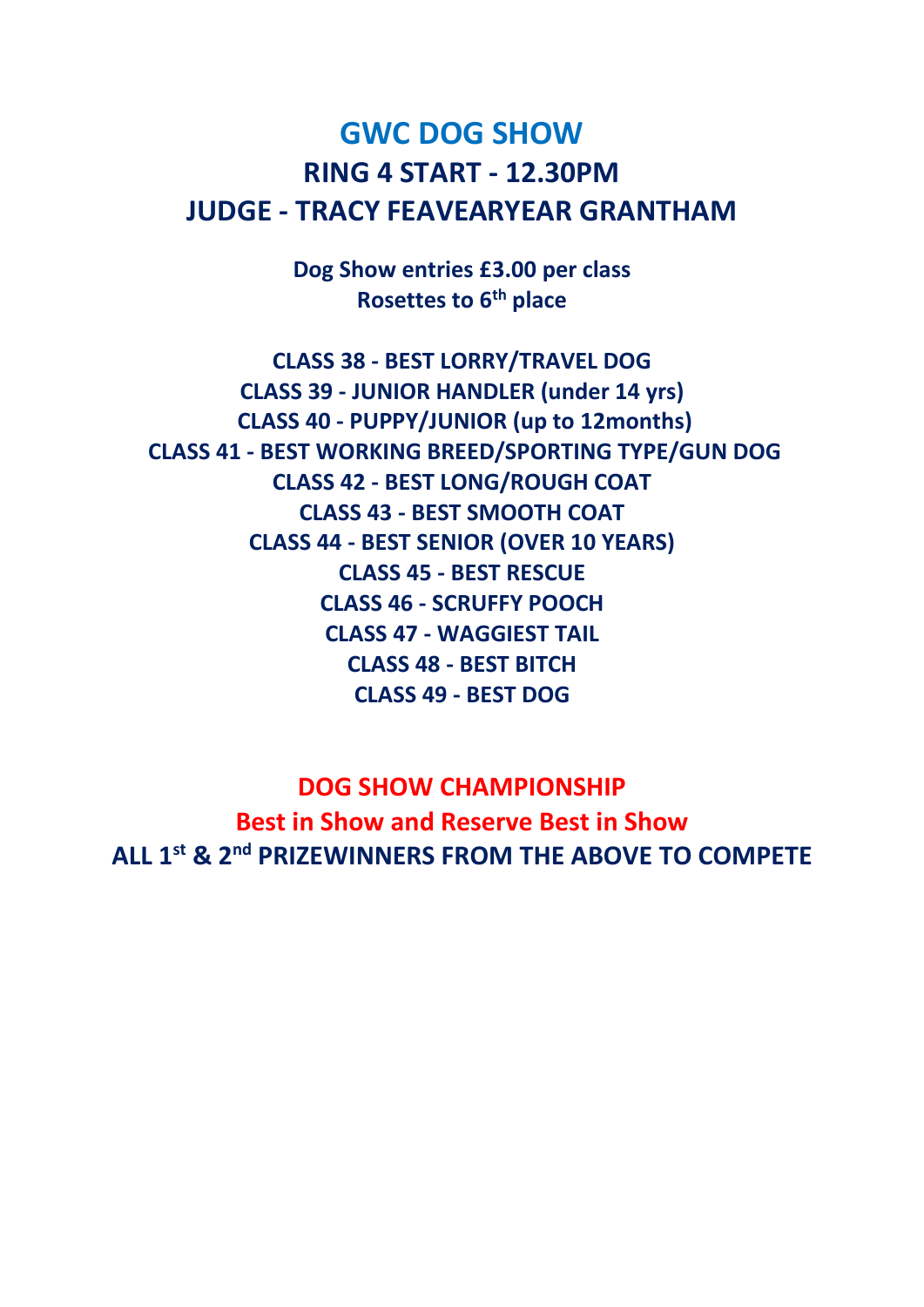**Pre-Entry Closing Date 23rdMay**

**Entry Fees Pre-Entry - £10.00 On the day - £12.00 Fun Classes - £5.00 Dog Show Classes - £3.00**

**First Aid per competitor £2.00**

**BACS Payments - GWC Equestrian Centre Account Number - 43906086 Sort Code - 20 26 34**

**Please use Show as your reference (Should you wish to pay like this can you email or post your entry form so we know what classes you would like to enter)**

**Please make cheques payable to - GWC Equestrian Centre Entries - Show Entries, Castle Farm, Vicarage Road, Wingfield, Nr Diss, Norfolk, IP21 5RB Tel no. 01379 384 801 gwcequestrian@gmail.com**

**Directions:** On the A140 between Eye & Scole take the B1118 Signposted Stradbroke. Follow this road for approx. 5 miles through Oakley and past Hoxne. *Keep on this road*, around the S bends and keep going. Take the junction signposted Wingfield Green. Turn Right at the Common, we are situated less than half a mile on the right-hand side of the road. There will be show signs to follow from the A140.

**Our postcode will work in a sat nav. IP21 5RB** 

**If travelling a horse, we recommend taking the B1118 via the A140 from all routes. From Beccles/Bungay area we recommend continuing along the A143 until you meet the A140.**